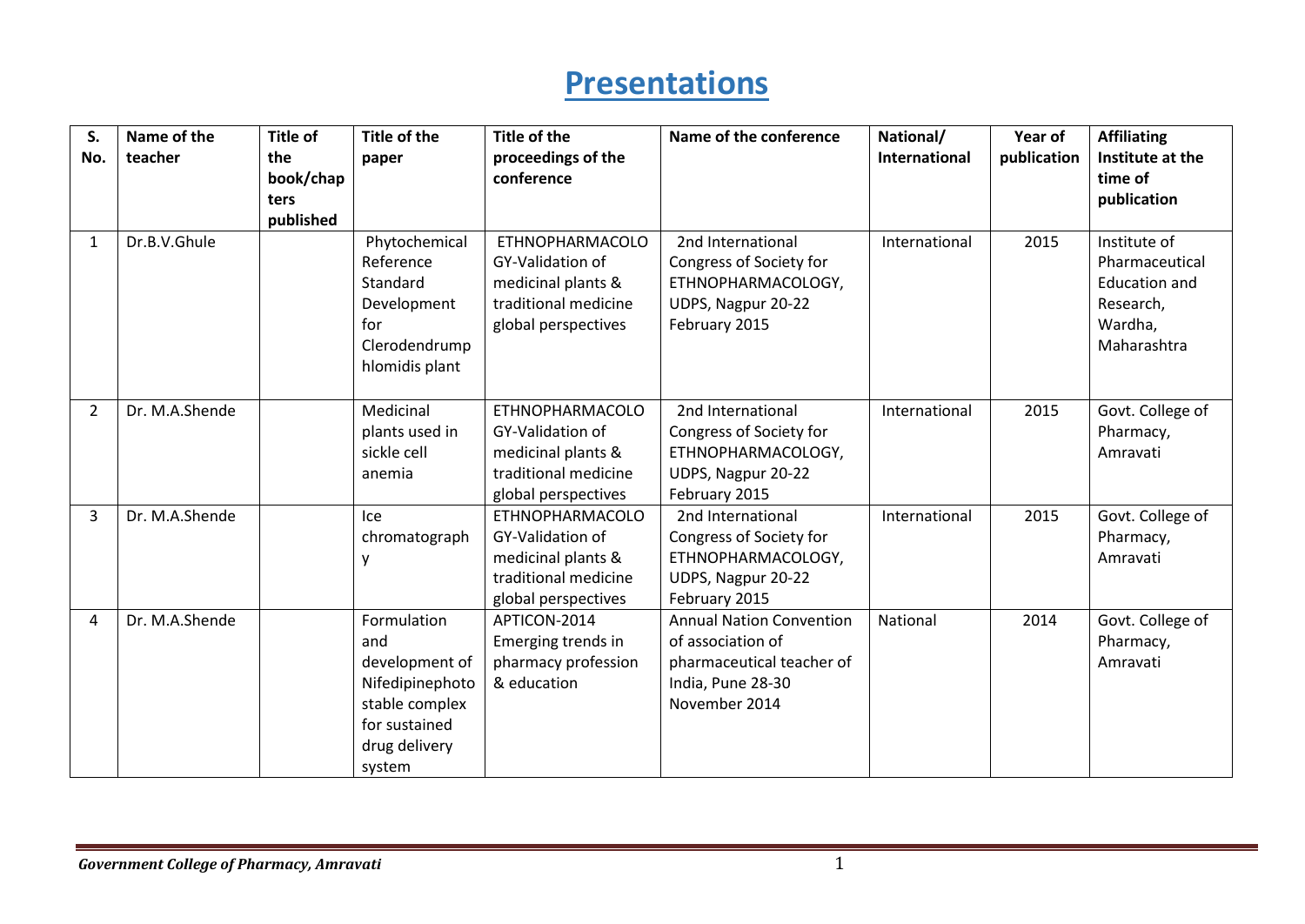| 5              | Dr. M.A.Shende  | Formulation<br>and<br>development of<br>Propranolol<br>hydrochloride<br>bioadhesive<br>tablets                  | APTICON-2014<br>Emerging trends in<br>pharmacy profession<br>& education | <b>Annual Nation Convention</b><br>of association of<br>pharmaceutical teacher of<br>India, Pune 28-30<br>November 2014 | National | 2014 | Govt. College of<br>Pharmacy,<br>Amravati |
|----------------|-----------------|-----------------------------------------------------------------------------------------------------------------|--------------------------------------------------------------------------|-------------------------------------------------------------------------------------------------------------------------|----------|------|-------------------------------------------|
| 6              | Dr. M.A.Shende  | Development<br>And Evaluation<br>of Topical<br>Herbal<br>Photoprotective<br>Formulation.                        | APTICON-2014<br>Emerging trends in<br>pharmacy profession<br>& education | <b>Annual Nation Convention</b><br>of association of<br>pharmaceutical teacher of<br>India, Pune 28-30<br>November 2014 | National | 2014 | Govt. College of<br>Pharmacy,<br>Amravati |
| $\overline{7}$ | Dr.V.P.Nagulwar | Quantitative<br><b>Estimation of</b><br>Gingerol,<br>Psorlen and<br>Allicin In<br>Antipsoriatic<br>Gel by HPTLC | 69th Indian<br>Pharmaceutical<br>Congress, Chandigarh                    | 69th Indian Pharmaceutical<br>Congress, Chandigarh, 22-<br>24 Dec.2017                                                  | National | 2017 | Govt. College of<br>Pharmacy,<br>Amravati |
| 8              | Dr.V.P.Nagulwar | Evaluation of<br>antimicrobial<br>activity of<br>EulophiaNuda                                                   | 69th Indian<br>Pharmaceutical<br>Congress, Chandigarh                    | 69th Indian Pharmaceutical<br>Congress, Chandigarh, 22-<br>24 Dec.2017                                                  | National | 2017 | Govt. College of<br>Pharmacy,<br>Amravati |
| 9              | Dr.V.P.Nagulwar | Evaluation of<br>Hepatoprotectiv<br>e activity of<br><b>B.LanzanSpreng</b><br>leaves                            | 68th Indian<br>Pharmaceutical<br>Congress,<br>Visakhapatanam             | 68th Indian Pharmaceutical<br>Congress,<br>Visakhapatanam, Dec 2016                                                     | National | 2016 | Govt. College of<br>Pharmacy,<br>Amravati |
| 10             | Dr.V.P.Nagulwar | Evaluation of<br>Hepatoprotectiv<br>e activity of<br>EulophiaNuda<br>tuber extracts                             | 68th Indian<br>Pharmaceutical<br>Congress,<br>Visakhapatanam             | 68th Indian Pharmaceutical<br>Congress, Visakhapatanam,<br>Dec 2016                                                     | National | 2016 | Govt. College of<br>Pharmacy,<br>Amravati |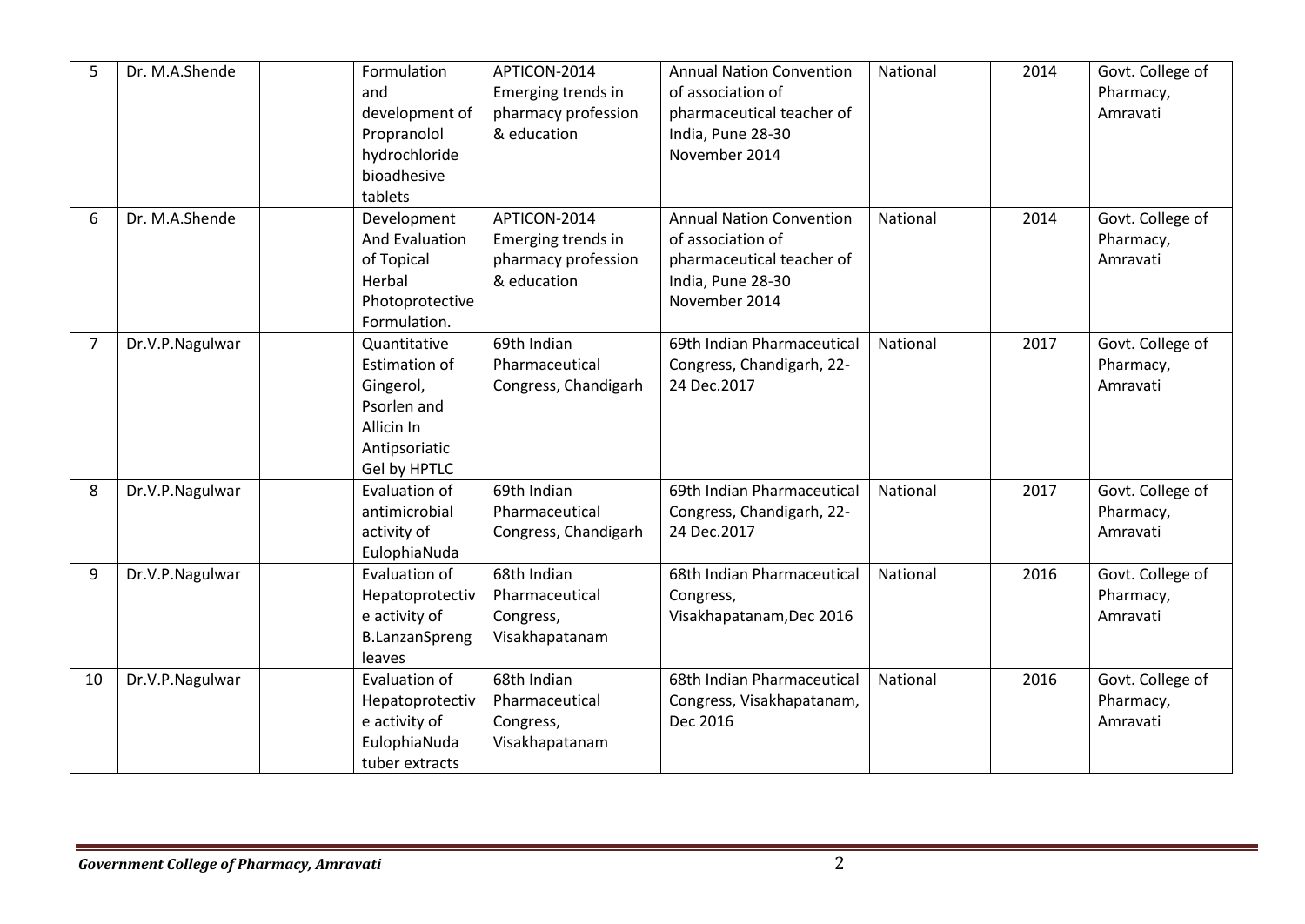| 11 | Dr.V.P.Nagulwar | Quantitative<br>estimation of<br>Chemical<br>constituents of<br>polyherbal<br>antifungal gel<br>by HPTLC                                                                                                         | 68th Indian<br>Pharmaceutical<br>Congress,<br>Visakhapatanam                                                    | 68th Indian Pharmaceutical<br>Congress, Visakhapatanam,<br>Dec 2016                                       | National      | 2016 | Govt. College of<br>Pharmacy,<br>Amravati |
|----|-----------------|------------------------------------------------------------------------------------------------------------------------------------------------------------------------------------------------------------------|-----------------------------------------------------------------------------------------------------------------|-----------------------------------------------------------------------------------------------------------|---------------|------|-------------------------------------------|
| 12 | Dr.V.P.Nagulwar | Evaluation of<br>Anthelmintic<br>activity of<br><b>B.LanzanSpreng</b><br>leaves                                                                                                                                  | 68th Indian<br>Pharmaceutical<br>Congress,<br>Visakhapatanam                                                    | 68th Indian Pharmaceutical<br>Congress, Visakhapatanam,<br>Dec 2016                                       | National      | 2016 | Govt. College of<br>Pharmacy,<br>Amravati |
| 13 | Dr.V.P.Nagulwar | Development of<br>validated<br>method for<br>simultaneous<br>estimation of<br>Rosuvastatin<br>calcium and<br>Clopidogrel<br>bisulfate in<br>combined<br>capsule dosage<br>form by<br>multicomponen<br>t analysis | 66th Indian<br>Pharmaceutical<br>Congress, Hydrabad                                                             | 66th Indian Pharmaceutical<br>Congress, Hydrabad, 23-25<br><b>JAN 2015</b>                                | National      | 2015 | Govt. College of<br>Pharmacy,<br>Amravati |
| 14 | Dr.V.P.Nagulwar | Status of<br>pharmacological<br>screening of<br>ethanomedicina<br>I plants of<br>Maharshtra- A<br>review                                                                                                         | <b>ETHNOPHARMACOLO</b><br>GY-Validation of<br>medicinal plants &<br>traditional medicine<br>global perspectives | 2nd International<br>Congress of Society for<br>ETHNOPHARMACOLOGY,<br>UDPS, Nagpur 20-22<br>February 2015 | International | 2015 | Govt. College of<br>Pharmacy,<br>Amravati |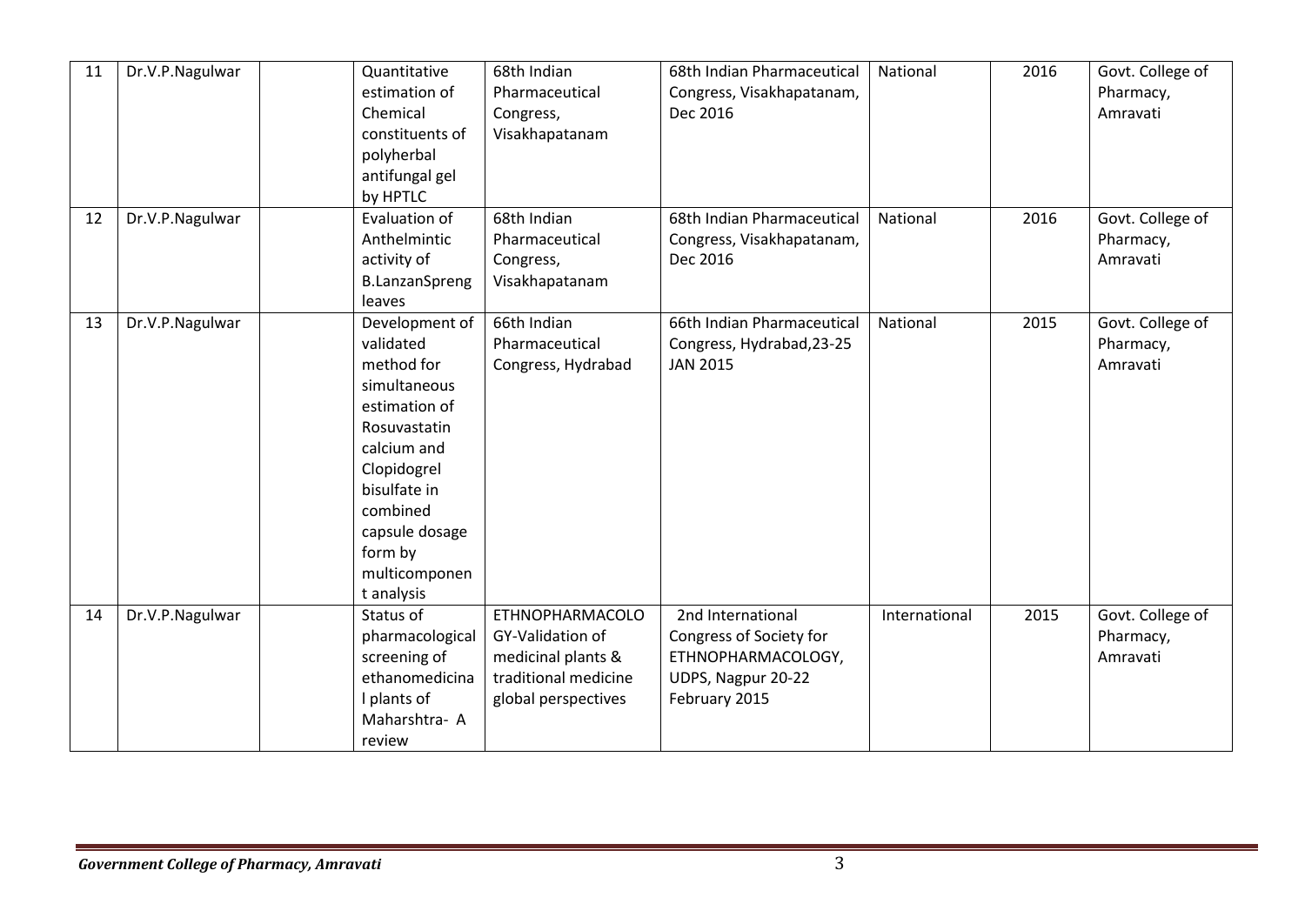| 15 | Dr.V.P.Nagulwar | Present<br>scenario and<br>problems<br>associated with<br>clinical trials of<br>herbal<br>medicines in<br>India | <b>ETHNOPHARMACOLO</b><br>GY-Validation of<br>medicinal plants &<br>traditional medicine<br>global perspectives | 2nd International<br>Congress of Society for<br>ETHNOPHARMACOLOGY,<br>UDPS, Nagpur 20-22<br>February 2015 | International | 2015 | Govt. College of<br>Pharmacy,<br>Amravati |
|----|-----------------|-----------------------------------------------------------------------------------------------------------------|-----------------------------------------------------------------------------------------------------------------|-----------------------------------------------------------------------------------------------------------|---------------|------|-------------------------------------------|
| 16 | Dr.V.P.Nagulwar | <b>Total Quality</b><br>Management                                                                              | 4th International<br>Summit on GMP, GCP<br>and Quality<br>Control, Hydrabad, Oct<br>2015, 20-20                 | 4th International Summit<br>on GMP, GCP and Quality<br>Control, Hydrabad, Oct 26-<br>28,2015              | International | 2015 | Govt. College of<br>Pharmacy,<br>Amravati |
| 17 | Dr.V.P.Nagulwar | Development<br>and Evaluation<br>of Herbal Gel<br>Formulation for<br>Psoriasis and<br>Eczema                    | 66th Indian<br>Pharmaceutical<br>Congress, Mysuru                                                               | 66th Indian Pharmaceutical<br>Congress, Mysuru, 19 - 21<br>DEC. 2015                                      | National      | 2015 | Govt. College of<br>Pharmacy,<br>Amravati |
| 18 | Dr.V.P.Nagulwar | Design and<br>Optimization of<br>Immediate<br>Release of<br>Tablets as per<br><b>SUPAC</b><br>Guidelines        | 19th Annual National<br>Convention of APTI,<br>Pune                                                             | 19th Annual National<br>Convention of APTI,<br>Pune, 28-30 NOV. 2014                                      | National      | 2014 | Govt. College of<br>Pharmacy,<br>Amravati |
| 19 | Dr.V.P.Nagulwar | Development<br>an Evaluation of<br>Antifungal<br>Herbal<br>Formulation for<br>Subcutaneous<br>Infection         | 19th Annual National<br>Convention of APTI,<br>Pune                                                             | 19th Annual National<br>Convention of APTI,<br>Pune, 28-30 NOV. 2014                                      | National      | 2014 | Govt. College of<br>Pharmacy,<br>Amravati |